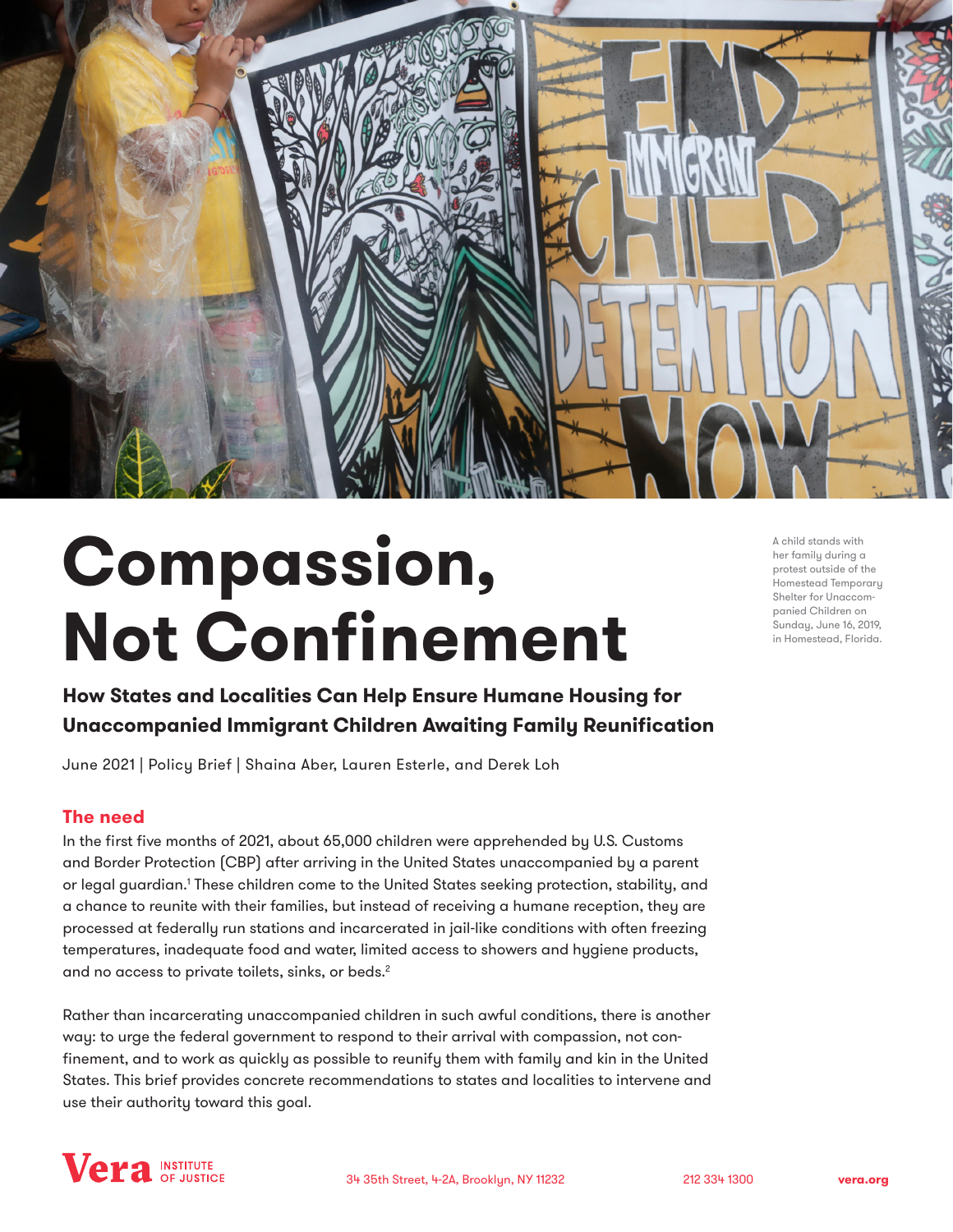Ninety percent of children who arrive unaccompanied are eventually reunited with family members in this country.<sup>3</sup> With limited exceptions, federal law gives the U.S. Department of Homeland Security (DHS) 72 hours to transfer unaccompanied children from CBP holding areas to the custody of the Office of Refugee Resettlement (ORR), which normally takes the form of state-licensed residential or foster care placements while children await reunification." Because of this state licensing requirement, states and localities also play a critical role in safeguarding the rights of children in federal immigration custody. Through licensing enforcement, states and localities can set standards for how such housing operates, monitor whether these standards are being met, and help to address and resolve compliance issues. Additionally, states and localities can urge the federal government to adopt an evidence-based child welfare approach and support the quick release and reunification of children with kinship caregivers and provide services to them post-release.

However, when there is an increase in the number of unaccompanied children arriving in the United States and ORR needs more time to locate licensed state facilities for their care, ORR can temporarily place children in emergency sites—known as Emergency Intake Sites (EISs) or emergency reception centers (ERCs), which are unlicensed facilities anywhere ORR can find space, including using U.S. Department of Defense bases or U.S. Department of Labor camps or leasing space from state agencies or private entities. Although ORR is directed to move children into licensed care "as expeditiously as possible," no set time frame dictates this process, and children languish in horrific conditions.5

### **States and localities can take steps to protect unaccompanied children**

As the number of children arriving unaccompanied to the United States has increased in recent months, the use of EISs and ERCs has swelled. At the moment, thousands of children are housed in these untenable conditions. So, what can states and localities do—both immediately and long-term—to protect unaccompanied children?

### **1 Call on the federal government to accelerate the reunification process for unaccompanied children and provide expertise from their own child welfare systems.**

States and localities that have pioneered quick reunification in their own state child  $\rightarrow$ welfare systems can share those best practices with ORR so that children are placed in less than a week, as opposed to the federal government's current 30-day average. $^{\circ}$ 

States and localities can also temporarily assign local child welfare experts to assist with reunification processing until the federal government is fully staffed to perform  $\rightarrow$ this function at scale.

### **2 Proactively identify and offer to ORR available spaces in state- and locallicensed group housing facilities.**

States and localities should continuously scour their inventory of licensed congregate and foster care placements in their state child welfare systems to identify available spots and notify ORR of that availability. States and localities should actively discourage ORR from placing children in EISs and ERCs if there are available licensed slots within local settings.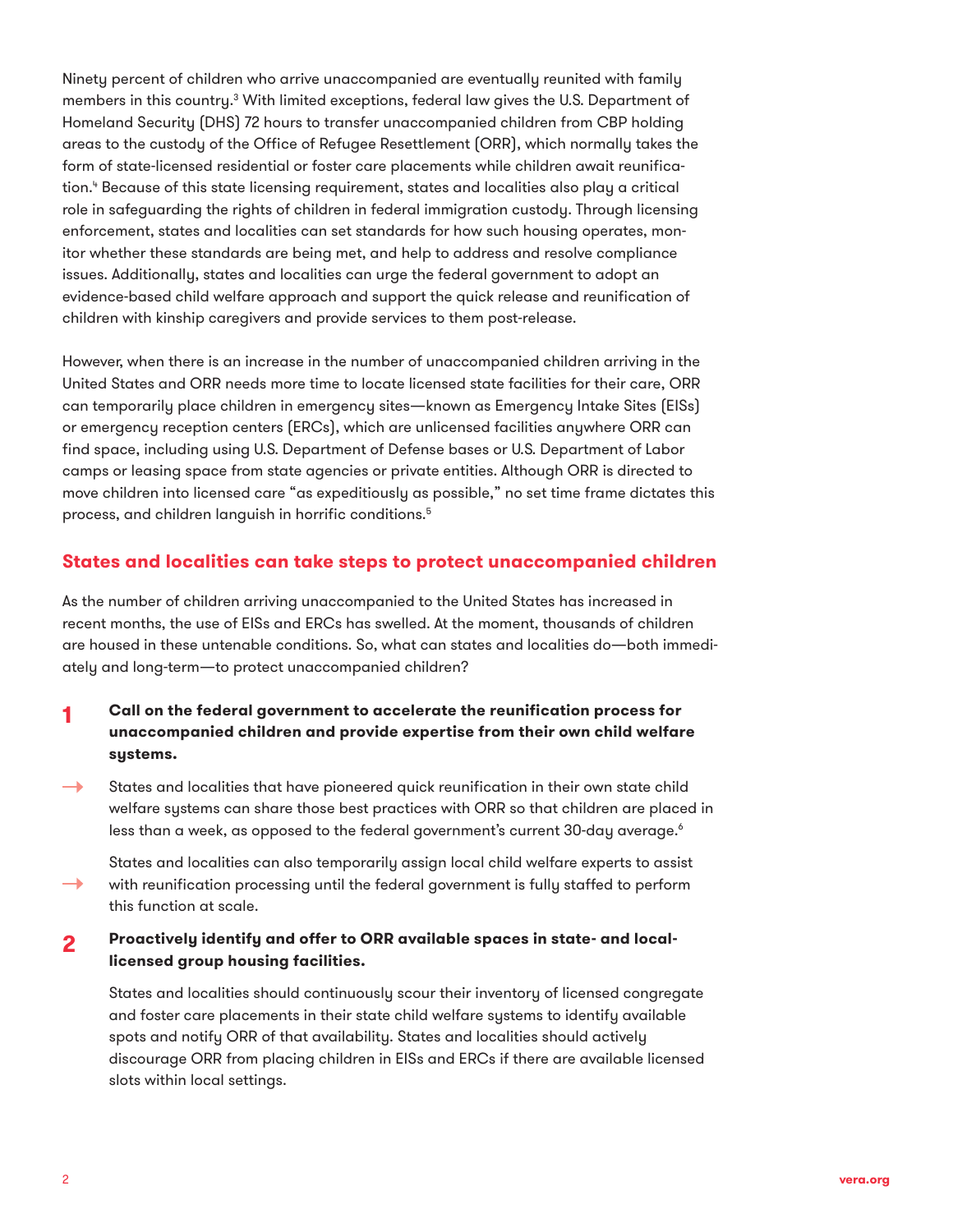**3 If no licensed local slots are available, use oversight and authority to require that ORR's emergency sites comply with state health and welfare codes and best practices for child welfare.** 

States and localities should require any emergency facilities operating within their jurisdiction to comply with state standards and codes for basic water, sanitation, air quality, and living conditions, including sufficient bathrooms, showers, and medical care (particularly in light of COVID-19).

**4 Promote the following nine standards of care to help ORR meet children's critical needs while in emergency placement.**

**Reunification services must be in place before children arrive.** States or localities should require ORR to set up on-site reunification case management services that trace and vet children's family members *before* emergency sites open. If ORR does not have capacity to provide case management services, states and localities can bridge staffing gaps by providing those services through their child welfare departments as a reimbursable cost. Los Angeles County's Department of Children and Families pioneered this approach and serves as a model for other EISs and ERCs.<sup>7</sup>

- **A full range of health services must be in place before children arrive.** States or  $\rightarrow$ localities should also ensure that health services that meet local and federal guidelines are in place prior to opening, including medical care overseen by a pediatrician, mental health care, and dental care, as well as reproductive rights education and services and special arrangements to curb the spread of COVID-19.
- **Programming, including educational and recreational services, must be in**   $\rightarrow$ **place before children arrive.** Educational and recreational services, including bilingual programming, should meet academic standards set by each state and/ or school district, and children should receive educational services and recreational opportunities within 48 hours of their arrival at an emergency facility.
- **Children in custody must have access to video and/or telephone calls with family.** On at least a daily basis, facilities should provide access for children to make and receive live video or phone calls with family members in a private setting, regardless of whether the family member is in the United States or a home country.
- **States and localities should employ oversight and transparency mechanisms to ensure compliance with standards of care.** States and localities should set up formal oversight and transparency bodies to monitor emergency facilities and request that ORR shares information related to the well-being of children in custody, including average length of stay and access to and receipt of educational services, medical and mental health services, legal services, and recreation. This data should be made public to encourage transparency and ongoing oversight.
- $\rightarrow$ **Experienced legal services providers should have access to the site and provide services to children.** As part of the intake and orientation process, legal services providers should meet with all children in custody to identify particularly vulnerable children who need immediate, direct legal representation or referrals to other services. Even for children who do not have the benefit of counsel, legal services providers should deliver daily interactive, age-appropriate, trauma-informed know your rights presentations ("KYR") on site so that children are aware of their rights in the United States while they are detained and after their release.